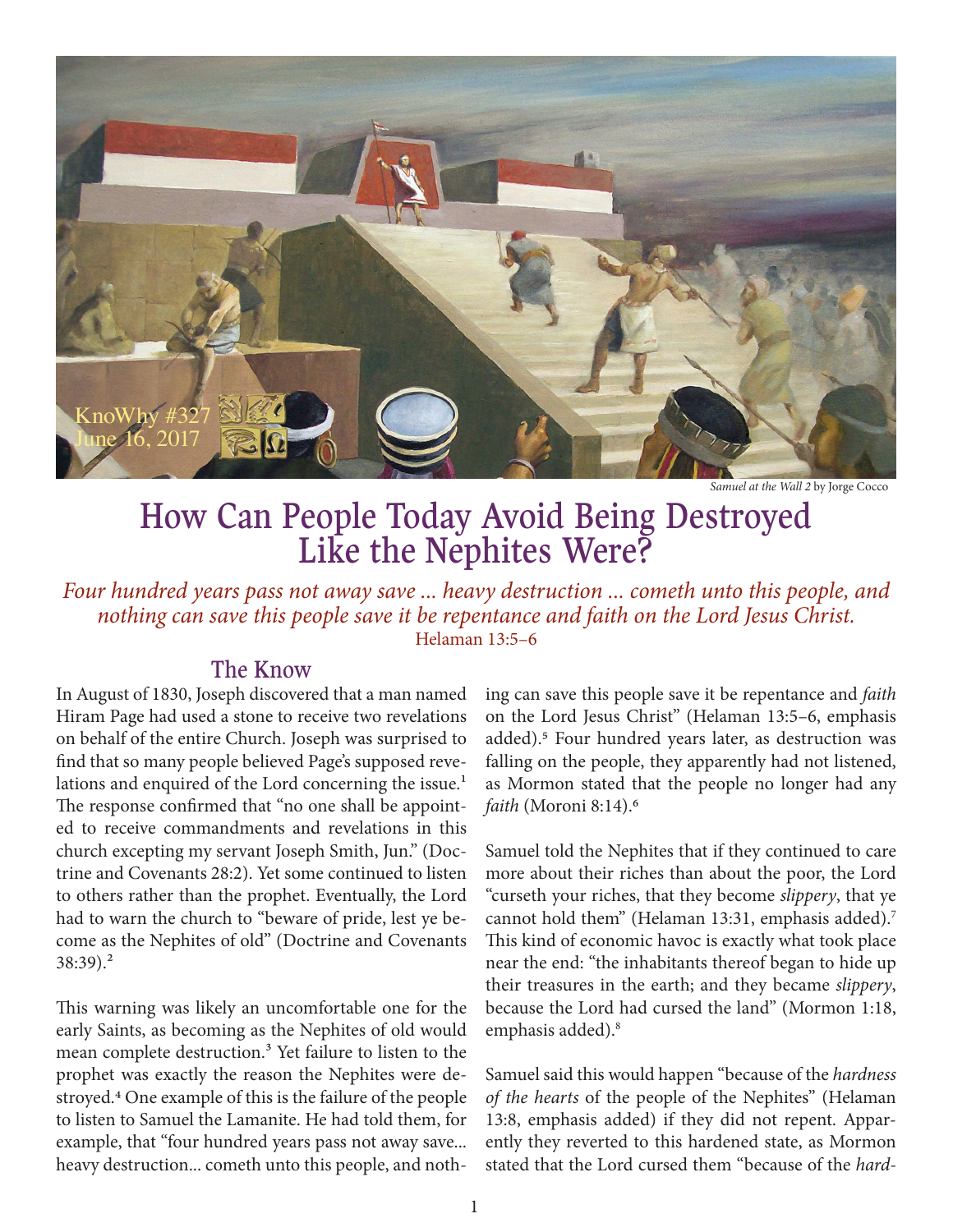*ness of their hearts*... even unto the fulfilling of all the words of Samuel the Lamanite" (Mormon 1:17–19, emphasis added).9 Samuel also said that the Spirit of the Lord would be withdrawn from them, and they would be visited with sword and famine (Helaman 13:8–9). It happened just as he said.<sup>10</sup> The Spirit withdrew (Mormon 2:26), and they were visited with sword (Mormon 6:15) and famine (Moroni 9:16).

Samuel summed up the issue well by using the Lord's own words, "If they will not *repent*, and observe to do my will, I will *utterly destroy* them, saith the Lord, because of their unbelief notwithstanding the many mighty works which I have done among them" (Helaman 15:17, emphasis added). Mormon said the same thing in a letter to his son Moroni. He said he thought his son might live to witness the "*utter destruction*" of the Nephites: "for I know that they must perish except they *repent* and return unto him" (Moroni 9:22, emphasis added).

#### The Why

Some of the early saints refused to listen to Joseph Smith, and this indirectly led to the expulsion of the Saints from Missouri. President Gordon B. Hinckley stated that the dissention of Thomas B. Marsh, for example, "led to, or at least was a factor in, Governor Boggs' cruel exterminating order which drove the Saints from the state of Missouri, with all of the terrible suffering and consequent death that followed."11

The Book of Mormon demonstrates the same pattern: refusing to listen to the prophet will eventually lead to destruction. The implications of this doctrine for today are uncomfortably obvious: modern readers are not immune from the destruction that often attends disobedience to the prophets.<sup>12</sup>

Samuel the Lamanite told the people exactly what they needed to do to succeed and exactly what would happen if they disobeyed.<sup>13</sup> Mormon made it clear that when the Nephites failed to listen to Samuel, they experienced the precise consequences Samuel warned them about.<sup>14</sup> People today can expect nothing different, as the Lord has said, "If my people shall sow filthiness they shall reap the east wind, which bringeth immediate destruction" (Mosiah 7:31).

Gerald Hansen Jr. put it well,

in our case, as in the case of the Nephites, we have had opportunity to know for many years not only that great destructions will occur, but also why. Knowing what we know, is it possible that some in our day who have the truth will dwindle in unbelief, like the Nephites, and become so wicked that they will be destroyed?

Hansen continued, "As we have seen, Mormon's point in the book is to show the goodness of God and the foolishness of humankind. As he depicts this foolishness and unmasks the fundamental problems of Nephite society in the book of Helaman, it becomes increasingly easy to see how we are repeating the same mistakes today."15

## Further Reading

Jeffrey G. Cannon, "All Things Must Be Done in Order," in *Revelations in Context: The Stories Behind the Sections of the Doctrine and Covenants*, ed. Matthew McBride and James Goldberg (Salt Lake City, UT: The Church of Jesus Christ of Latter-day Saints, 2016), 50–53.

Janiece Johnson and Jennifer Reeder, *The Witness of Women: Firsthand Experiences and Testimonies from the Restoration* (Salt Lake City, UT: Deseret Book, 2016), 143–153.

Gerald Hansen Jr., "The Terrifying Book of Helaman," in *Helaman through 3 Nephi 8, According to Thy Word*, Book of Mormon Symposium Series, Volume 7, ed. Monte S. Nyman and Charles D. Tate Jr. (Provo, UT: Religious Studies Center, Brigham Young University, 1992), 163–176.